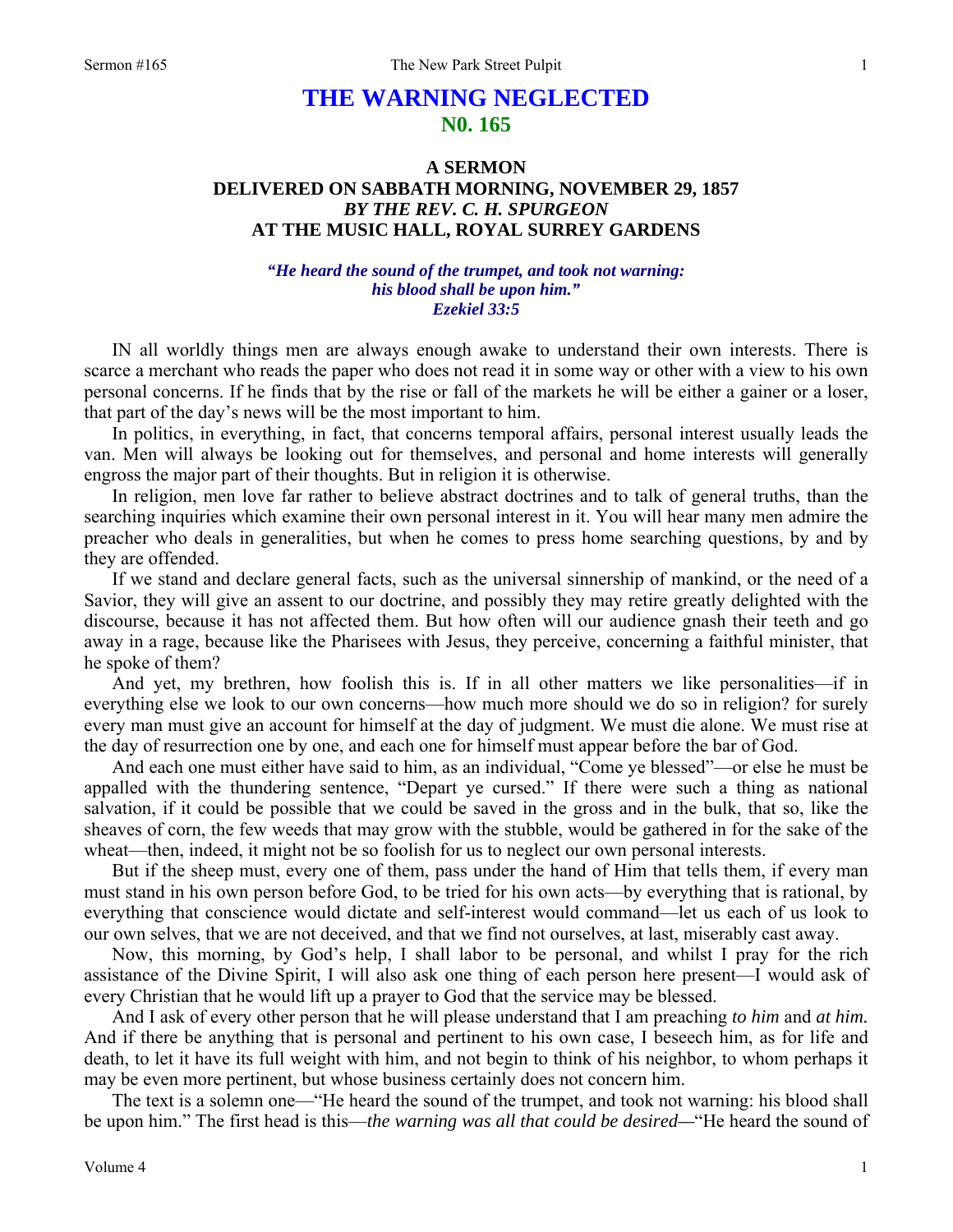the trumpet." Secondly, *the excuses for not attending to the startling warning are all of them both frivolous and wicked*. And therefore, in the third place, *the consequences of inattention must be terrible, because man's blood must then be on his own head.*

**I.** First, then, THE WARNING WAS ALL THAT COULD BE DESIRED.

When in time of war an army is attacked in the night and cut off and destroyed whilst asleep—if it were impossible for them to be aware of the attack, and if they had used all diligence in placing their sentinels, but nevertheless the foe were so wary as to destroy them, we should weep. We should attach no blame to anyone, but should deeply regret, and should give to that host our fullest pity.

But if, on the other hand, they had posted their sentinels, and the sentinels were wide awake, and gave to the sleepy soldiers every warning that could be desired, but nevertheless the army were cut off although we might for common humanity regret the loss thereof, yet at the same time we should be obliged to say, if they were foolish enough to sleep when the sentinels had warned them—if they folded their arms in presumptuous sloth, after they had had sufficient and timely notice of the progress of their bloodthirsty enemy, then in their dying, we cannot pity them—their blood must rest upon their own heads.

So it is with you. If men perish under an unfaithful ministry, and have not been sufficiently warned to escape from the wrath to come, the Christian may pity them, yea, and methinks, even when they stand before the bar of God, although the fact of their not having been warned will not fully excuse them, yet it will go far to diminish their eternal miseries, which otherwise might have fallen upon their heads. For we know it is more tolerable for unwarned Tyre and Sidon in the day of judgment than it is for any city, or any nation that has had the Gospel proclaimed in its ears.

My brethren, if on the other hand we have been warned, if our ministers have been faithful, if they have aroused our consciences, and have constantly and earnestly called our attention to the fact of the wrath to come, if we have not attended to their message, if we have despised the voice of God, if we have turned a deaf ear to their earnest exhortations—if we perish, we shall die warned*—*die under the sound of the Gospel, and our damnation must be an unpitied one, for our blood must fall upon our own heads. Permit me then, to try, if I can, to enlarge upon this thought—that the warning has been in the case of many of you, all that could have been needed.

In the first place, the warnings of the ministry have been to most of you warnings that have been *heard—*"He heard the sound of the trumpet." In far-off lands the trumpet sound of warning is not heard. Alas! there are myriads of our fellow creatures who have never been warned by God's ambassadors, who know not that wrath abides on them, and who do not yet understand the only way and method of salvation.

In your case it is very different. You have heard the Word of God preached to you. You cannot say, when you come before God, "Lord, I knew no better." There is not a man or a woman within this place who will dare then to plead ignorance. And moreover, you have not only heard with your ears, but some of you have been obliged to hear it in your consciences.

I have before me many of my hearers whom I have had the pleasure of seeing now for some years. It has not been once or twice, but many a time, I have seen the tear guttering your cheeks when I have spoken earnestly, faithfully, and affectionately to you. I have seen your whole soul moved within you, and yet, to my sorrow, you are now what you were—your goodness has been as the early cloud and as the morning dew that passes away.

You have heard the Gospel. You wept under it and you loved the sound of it, and you came again, and wept again, and many marveled that you did weep, but the greatest marvel was that after having wept so well, you wiped away your tears so easily. Oh, yes, God is my witness, there are some of you not an inch nearer heaven.

But you have sealed your own damnation doubly sure, unless you repent—for you have heard the Gospel, you have despised prophesying, you have rejected the counsel of God against yourselves. And therefore, when you shall die you must die pitied by your friends, but at the same time with your blood on your own heads.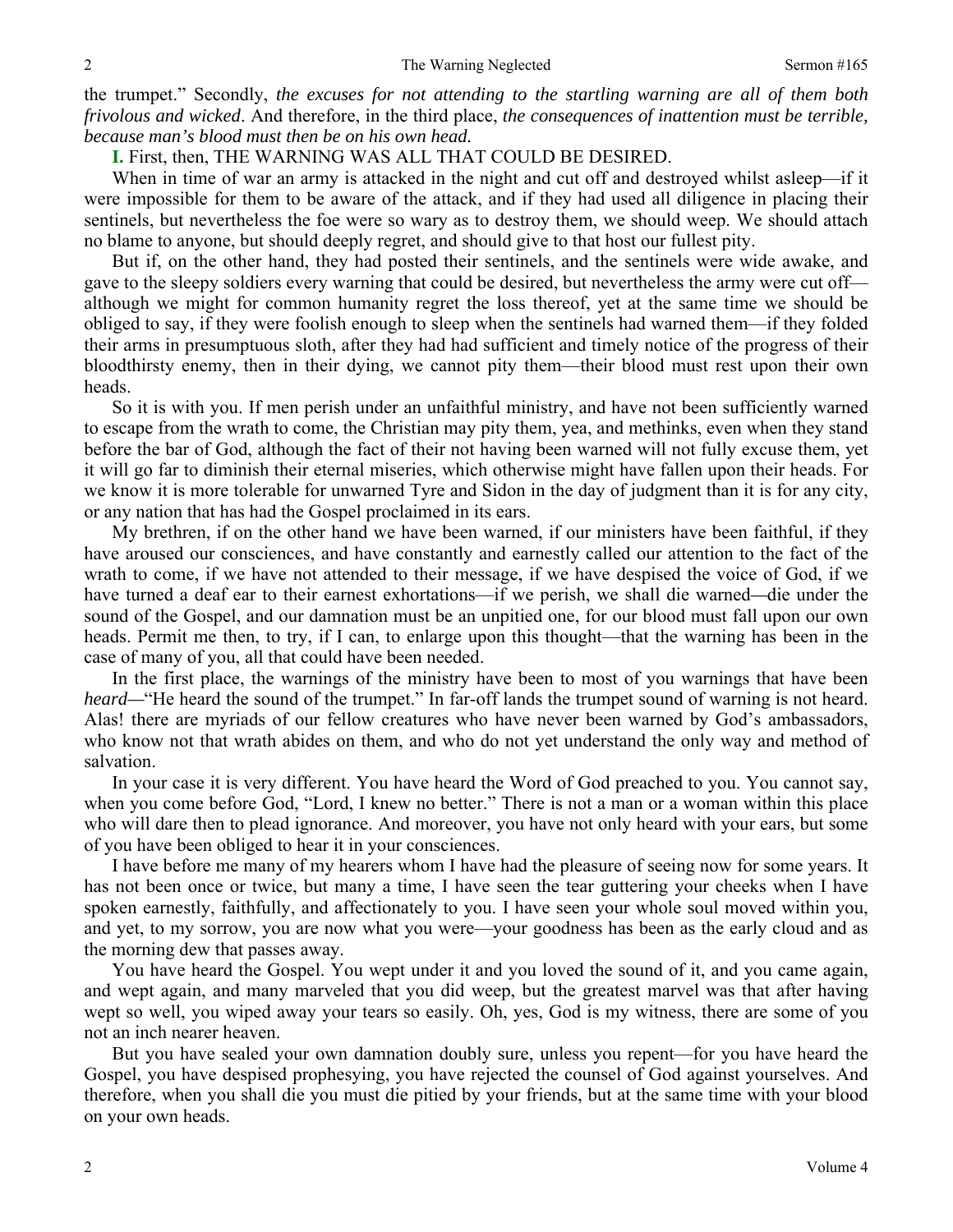## Sermon #165 The Warning Neglected

The trumpet was not only *heard*, but more than that, *its warning was understood*. When the man supposed in the text heard the trumpet, he understood by it that the enemy was at hand and yet he took not warning. Now, my brethren, in your case, the sound of the Gospel warning has been understood. A thousand faults your minister may have, but there is one fault from which he is entirely free—and that is, he is free from all attempts to use fine language in the expression of his thoughts.

You are all my witnesses, that if there be a Saxon word or a home phrase, a sentence that is rough and market-like, that will tell you the truth—I always use that first. I can say solemnly, as in the sight of God, that I never went out of my pulpit, except with the firm belief, that whatever might have happened, I was perfectly understood.

I had sought at least so to gather wise words, that no man might mistake my meaning—gnash his teeth he might, but he could not say, "The preacher was misty and cloudy, talking to me of metaphysics, beyond my comprehension." He has been obliged to say, "Well, I know what he meant, he spoke plainly enough to me."

Well, sirs, then if it be so, and if you have heard warnings that you could understand, so much the more guilty are you, if you are living this day in rejection of them. If I have preached to you in a style above comprehension, then on my head must be your blood, because I ought to have made you understand.

But if I come down to men of low estate, and pick even vulgar phrases to suit common people, then if you understood the warning, and if you then risked it, mark you, my hands are clean of your blood. If you be damned, I am innocent of your damnation. For I have told you plainly, that except you repent, you must perish—and that except you put your trust in the Lord Jesus Christ, there is for you no hope of salvation.

Again, this trumpet sound was *startling*. The trumpet's sound is ever considered to be the most startling in the world. 'Tis that which shall be used on the resurrection morning to startle the myriads of sleepers and make them rise from their tombs. Ay, and you have had a startling ministry. You have sat, some of you, under ministers that might have made the devil himself tremble, so earnest have they been.

And they have made you tremble sometimes, so much, that you could not sleep. The hair of your head was well-nigh moved to stand upright. They spake as though they never might speak again—as dying men to dying men. They spoke as if they had been in hell and knew the vengeance of the Almighty, and soon they spoke as if they had entered into the heart of Jesus and read His love to sinners.

They had brows of brass. They knew not how to flinch. They laid your iniquity bare before your face, and with rough language that was unmistakable, they made you feel that there was a man there who told you all things that ever you did. They so declared it that you could not help feeling under it. You always retained veneration for that minister, because you felt that he at least was honest with you.

And you have sometimes thought that you would even go and hear him again, because there at least your soul was moved, and you were made to hear the truth. Yes, you have had a startling ministry, some of you. Then, sirs, if you have heard the cry of fire, if you are burned in your beds, your charred ashes shall not accuse me.

If I have warned you that he that believes not must be damned, if you are damned, your miserable souls shall not accuse me. If I have startled you sometimes from your slumbers, and made your balls and your pleasure parties uneasy, because I have sometimes warned you of these things, then, sirs, if after all you still put away these warnings, and you reject these counsels, you will be obliged to say, "My blood is on my own head."

In many of your cases the warning has been *very frequent*. If the man heard the trumpet sound once and did not regard it, possibly we might excuse him. But how many of my audience have heard the trumpet sound of the Gospel very frequently.

There you are, young man, you have had many years of a pious mother's teaching—many years of a pious minister's exhortations. Wagon loads of sermons have been exhausted upon you. You have had many sharp providences, many terrible sicknesses. Often when the death bell has tolled for your friend, your conscience has been aroused. To you, warnings are not unusual things—they are very common.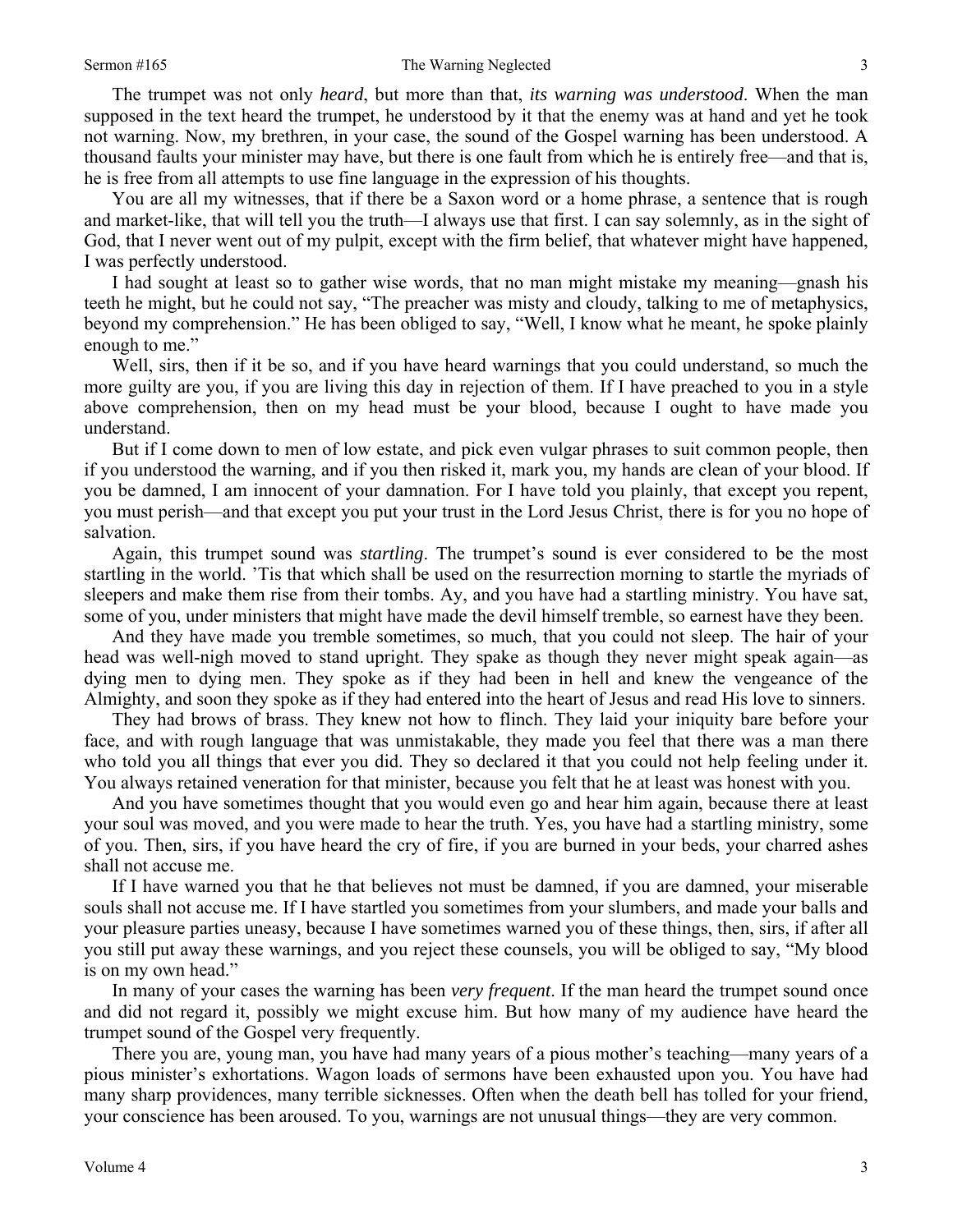Oh! my hearers, if a man should hear the Gospel but once, his blood would be upon his own head for rejecting it. But of how much sorer punishment shall you be thought worthy who have heard it many and many a time.

Ah! I may well weep when I think how many sermons you have listened to, many of you—how many times you have been cut to the heart. A hundred times every year you have gone up to the house of God, and far oftener than that, and you have just added a hundred billets to the eternal pile. A hundred times the trumpet has sounded in your ears and a hundred times you have turned away to sin again—to despise Christ, to neglect your eternal interests, and to pursue the pleasures and the concerns of this world. Oh! how mad this is, how mad!

Oh, sirs, if a man had but once poured out his heart before you concerning your eternal interests, and if he had spoken to you earnestly, and you had rejected his message, then, even then, you had been guilty. But what shall we say to you upon whom the shafts of the Almighty have been exhausted? Oh, what shall be done unto this barren ground that has been watered with shower after shower, and that has been quickened with sunshine after sunshine? What shall be done unto him who being often rebuked, still hardens his neck? Shall he not be suddenly destroyed and that without remedy—and shall it not then be said—"His blood lies at his own door; his guilt is on his own head"?

And I would have you remember one thing more. This warning that you have had so often has come to you *in time*. "Ah," said an infidel once, "God never regards man. If there be a God, He would never take notice of men." Said a Christian minister, who was sitting opposite to him in the carriage, "The day may come, sir, when you will learn the truth of what you have just said." "I do not understand your allusion, sir," said he.

"Well, sir, the day may come when you may call, and He will refuse. When you may stretch out your hands and He will not regard you, but as He has said in the book of Proverbs, so will He do, 'Because I called, and ye refused; because I stretched out my hands and no man regarded, I also will mock at your calamity, I will laugh when your fear cometh.'"

But oh, sirs, your warning has not come too late. You are not warned on a sick bed, at the eleventh hour, when there is but a bare possibility of salvation, but you are warned in time—you are warned today*—*you have been warned for these many years that are now past.

If God should send a preacher to the damned in hell, that were an unnecessary addition to their misery. Surely, if one could go and preach the Gospel through the fields of Gehenna, and tell them of a Savior they had despised—and of a Gospel that is now beyond their reach—that were taunting poor souls with a vain attempt to increase their unutterable woe.

But oh, my brethren, to preach the Gospel to you now is to preach in a hopeful period—for "Now is the accepted time: now is the day of salvation." Warn the boatman before he enters the current, and then, if he is swept down the rapids, he destroys himself. Warn the man before he drinks the cup of poison, tell him it is deadly—and then, if he drinks it, his death lies at his own door.

And so, let us warn you before you depart this life. Let us preach to you while as yet your bones are full of marrow and the sinews of your joints are not loosed. We have then warned you in time and so much the more shall your guilt be increased, because the warning was timely. It was frequent, it was earnest. it was appropriate, it was arousing, it was continually given to you—and yet you sought not to escape from the wrath to come.

And so even this morning would I say to you, if you perish, my skirts are free from your blood. If you are damned, it is not for lack of calling after, nor for want of praying for, nor for want of weeping over. Your blood must be on your own heads, for the warning is all that is needed.

**II.** And now we come to the second point. MEN MAKE EXCUSES WHY THEY DO NOT ATTEND TO THE GOSPEL WARNING, BUT THESE EXCUSES ARE ALL FRIVOLOUS AND WICKED.

I will just go over one or two of the excuses that people make. Some of them say, "Well, I did not attend to the warning, because I did not believe there was any necessity for it." Ah! you were told that after death there was a judgment and you did not believe there was any necessity that you should be prepared for that judgment.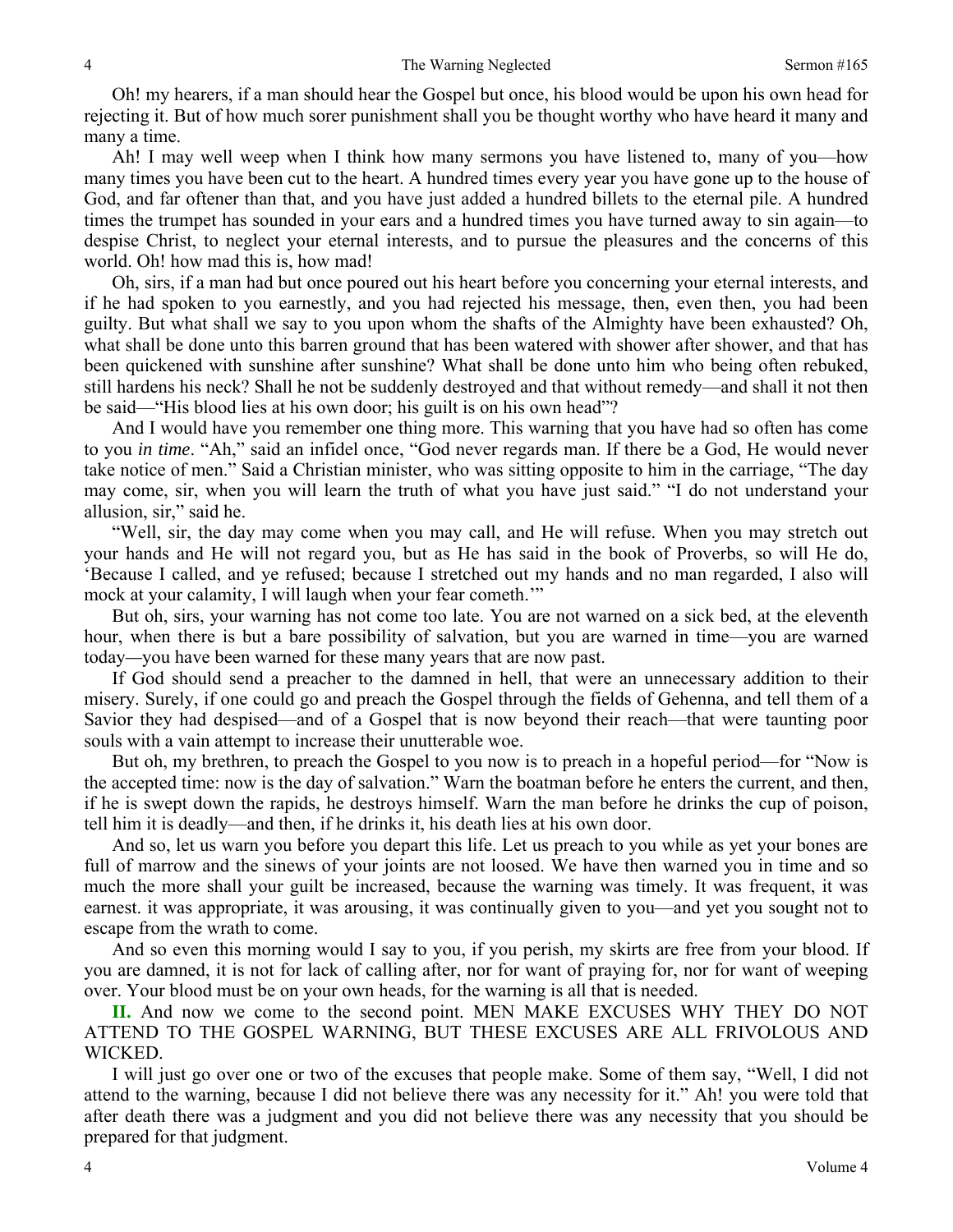You were told that by the works of the law there shall no flesh living be justified, and that only through Christ can sinners be saved—and you did not think there was any necessity for Christ? Well sir, you ought to have thought there was a necessity. You know there was a necessity in your inner consciousness.

You talked very large things when you stood up as an unbeliever, a professed unbeliever—but you know there was a still small voice that while you spoke, belied your tongue. You are well aware that in the silent watches of the night you have often trembled. In a storm at sea you have been on your knees to pray to a God whom on the land you have laughed at.

And when you have been sick nigh unto death, you have said, "Lord, have mercy upon me." And so you have prayed, that you have believed it after all. But if you did not believe it, you ought to have believed it. There was enough in reason to have taught you that there was a hereafter. The Book of God's revelation was plain enough to have taught it to you, and if you have rejected God's Book, and rejected the voice of reason and of conscience, your blood is on your own head. Your excuse is idle. It is worse than that—it is profane and wicked—and still on your own head be your everlasting torment.

"But" cries another, "I did not like the trumpet. I did not like the Gospel that was preached." Says one, "I did not like certain doctrines in the Bible. I thought the minister preached too harsh doctrines sometimes. I did not agree with the Gospel. I thought the Gospel ought to have been altered and not to have been just what it was."

You did not like the trumpet, did you? Well, but God made the trumpet, God made the Gospel. And inasmuch as you did not like what God made, it is an idle excuse. What was it to you what the trumpet was, so long as it warned you? And surely, if it had been time of war, and you had heard a trumpet sounded to warn you of the coming of the enemy, you would not have sat still and said, "Now I believe that is a brass trumpet, I would like to have had it made of silver."

No, but the sound would have been enough for you, and up you would have been to escape from the danger. And so it must be now with you. It is an idle pretense that you did not like it. You ought to have liked it, for God made the Gospel what it is.

But you say, "I did not like the man that blew it." Well, if you did not like one messenger of God, there are many in this city. Could you not find one you did like? You did not like one man's manner—it was too theatrical. You did not like another's—it was too doctrinal. You did not like another's—it was too practical. There are plenty of them—you may take which you do like.

But if God has sent the men and told them how to blow, and if they blow to the best of their ability, it is all in vain for you to reject their warnings, because they do not blow the way you like. Ah, my brethren, we do not find fault with the way a man speaks if we are in a house that is on fire. If the man calls, "Fire! Fire!" we are not particular what note he takes. We do not think what a harsh voice he has got.

You would think anyone a fool, a confounded fool, who should lie in his bed, to be burned, because he said he did not like the way the man cried, "Fire." Why his business was to have been out of bed and down the stairs at once, as soon as he heard it.

But another says, "I did not like the man himself. I did not like the minister. I did not like the man that blew the trumpet. I could hear him preach very well, but I had a personal dislike of him and so I did not take any notice of what the trumpet said." Verily, God will say to you at last, "You fool, what had you to do with that man? To his own Master he stands or falls. Your business was with yourself."

What would you think of a man who has fallen overboard from a ship and when he is drowning, some sailor throws him a rope, and there it is. Well, he says, in the first place, "I do not like that rope, I don't think that rope was made at the best manufactory. There is some tar on it too, I do not like it. And in the next place, I do not like that sailor that threw the rope over. I am sure he is not a kind-hearted man—I do not like the look of him at all."

And then comes a gurgle and a groan—and down he is at the bottom of the sea. And when he was drowned, they said that it served him right—if he would not lay hold of the rope, but would be making such foolish and absurd objections—when it was a matter of life and death. Then on his own head be his blood.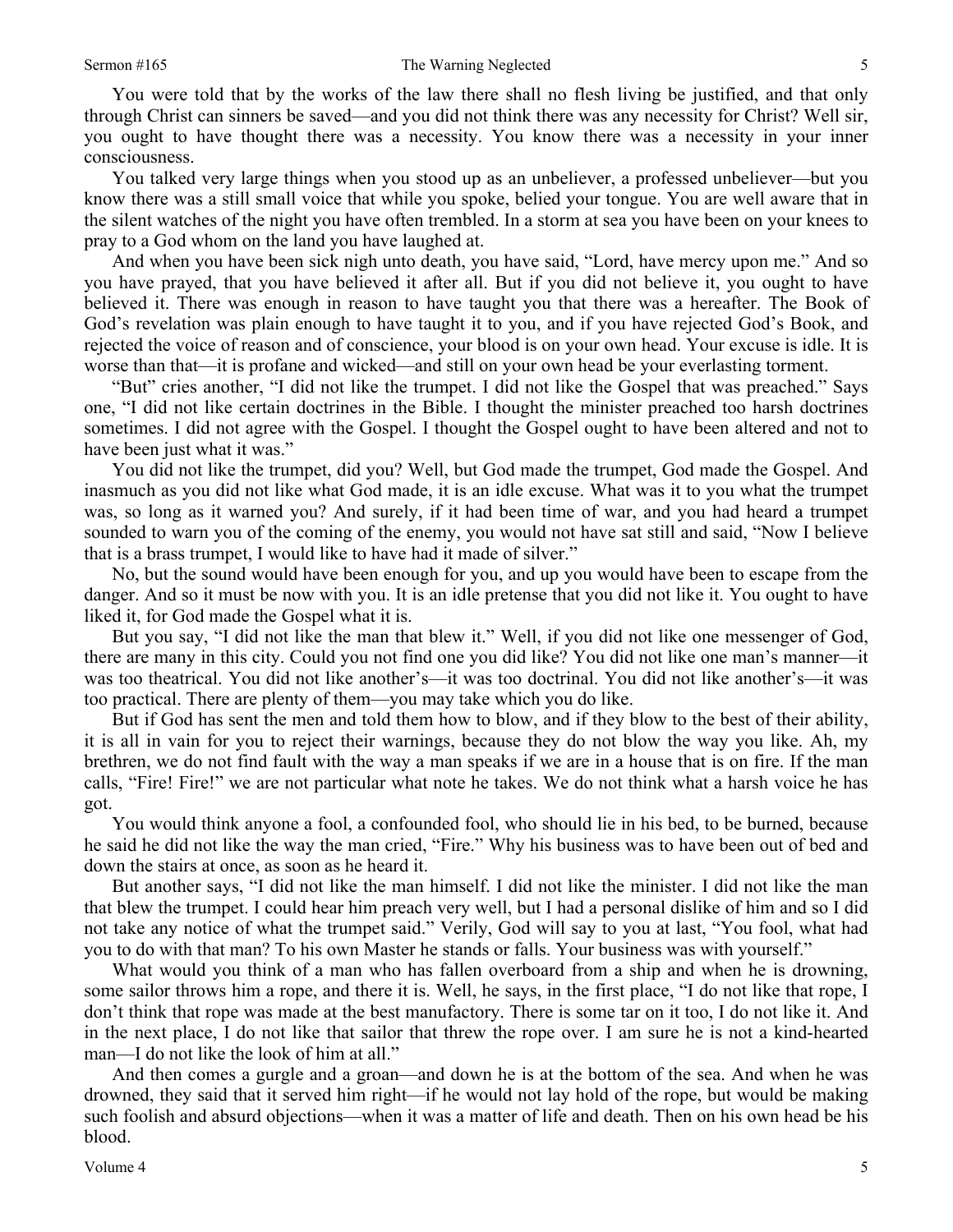And so shall it be with you at last. You are so busy with criticizing the minister, and his style, and his doctrine, that your own soul perishes. Remember, you may get into hell by criticism, but you will never criticize your soul out of it. You may there make the most you can of it. You may be there and say, "I did not like the minister, I did not like his manner, I did not like his matter." But all your disliking will not get one drop of water to cool your burning tongue—nor serve to mitigate the unalleviated torments of that world of agony.

There are many other people who say, "Ah, well, I did none of those things, but I had a notion that the trumpet sound ought to be blown for everybody else, but not to me." Ah! that is a very common notion. "All men think all men mortal, but themselves," said a good poet. And all men think all men need the Gospel, but not themselves. Let each of us recollect that the Gospel has a message to each one of us.

What says the Gospel to *you* my hearer? What says the Word to *you*? Forget your neighbors and ask this question—does it condemn *you*? Or does it assure *you* of *your* pardon? For recollect, all you have to do in the hearing of the Word is to hear with your own ears for your own soul, and it will be idle for anyone to say, "I did not think it applied to me," when we know that it is to be preached to every creature under heaven, and therefore there must be something in it for every creature or else it would not be preached to every creature.

Well, says another, "But I was so busy, I had so much to do that I could not possibly attend to my soul's concerns." What will you say of the man who had so much to do that he could not get out of the burning house, but was burnt to ashes? What will you say of the man that had so much to do that when he was dying, he had not time to send for a physician? Why, you will say, then he ought not to have had so much to do.

And if any man in the world has a business which causes him to lose his own soul for want of time, let him lay this question to his heart, "What shall it profit a man, if he gain the whole world, and lose his own soul?" But it is false—it is false—men have got time. It is the want of will, not want of way. You have time, sir, have you not, despite all your business, to spend in pleasure? You have time to read your newspaper—have you no time to read your Bible? You have time to sing a song—have you no time to pray a prayer?

Why, you know when farmer Brown met farmer Smith in the market one day, he said to him, "Farmer Smith, I can't think how it is you find time for hunting. Why, man, what with sowing and mowing and reaping and ploughing, and all that, my time is so fully occupied on my farm, that I have no time for hunting." "Ah," said he, "Brown, if you liked hunting as much as I do, if you could not find time, you'd make it."

And so it is with religion—the reason why men cannot find time for it is, because they do not like it well enough. If they liked it, they would find time. And besides, what time does it want? What time does it require? Can I not pray to God over my ledger? Can I not snatch a text at my very breakfast and think over it all day?

May I not even, when I am busy in the affairs of the world, be thinking of my soul and casting myself upon a Redeemer's blood and atonement? It wants no time. There may be some time required some time for my private devotions and for communion with Christ—but when I grow in grace, I shall think it right to have more and more time, the more I can possibly get, the happier I shall be, and I shall never make the excuse that I have no time.

"Well," says another, "but I thought I had enough time. You do not want me, sir, to be religious in my youth, do you? I am a lad and may I not have a little frolic and sow my wild oats as well as anybody else?" Well—yes, yes, but at the same time, the best place for frolic that I know of is where a Christian lives. The finest happiness in the entire world is the happiness of a child of God.

You may have your pleasures—oh, yes! you shall have them doubled and trebled, if you are a Christian. You shall not have things that worldlings call pleasures, but you shall have some that are a thousand times better.

But only look at that sorrowful picture. There, far away in the dark gulf of woe, lies a young man and he cries, "Ah! I meant to have repented when I was out of my apprenticeship, and I died before my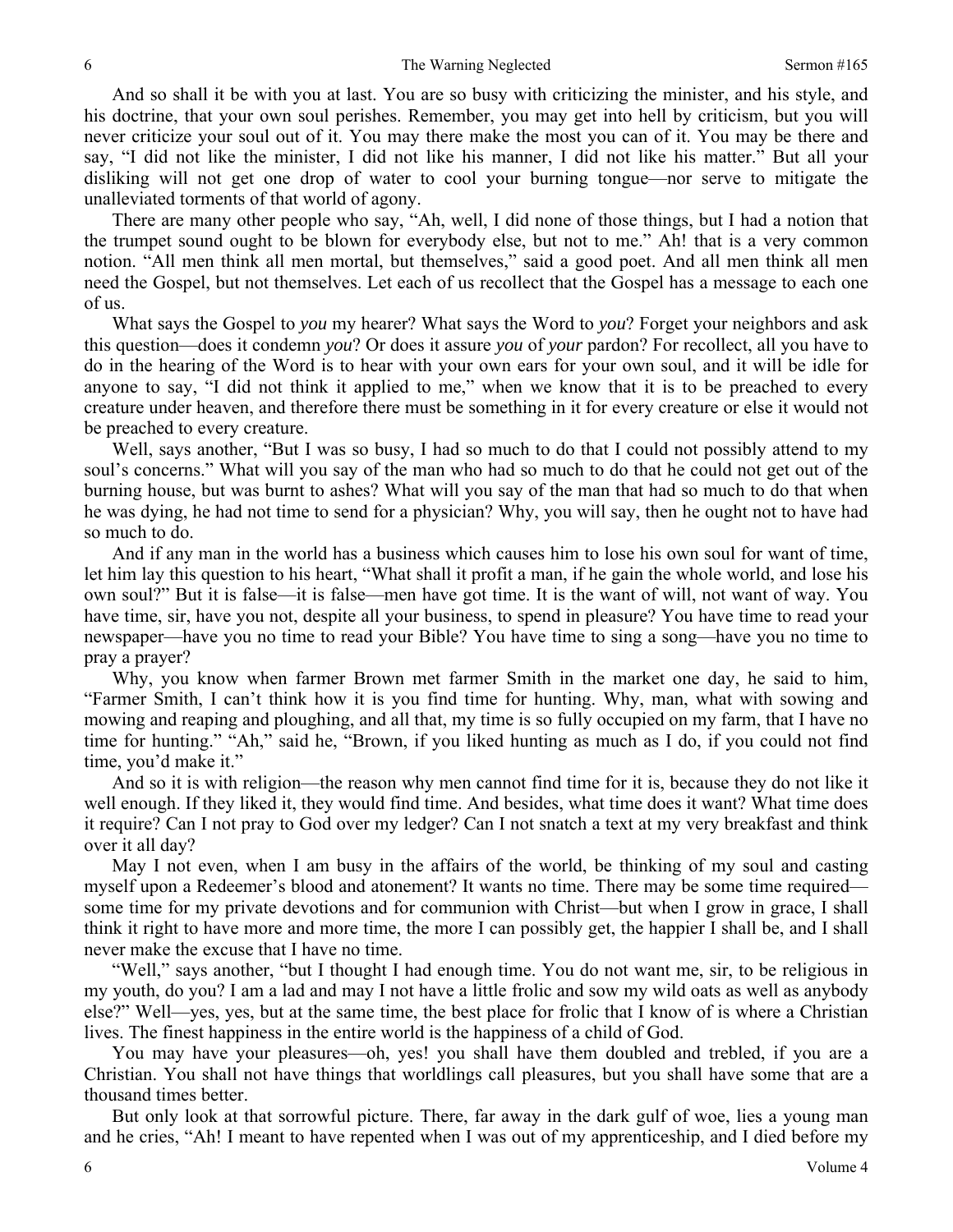time was up." "Ah!" says another by his side, "and I thought, whilst I was a journeyman, that when I came to be a master, I would then think of the things of Christ, but I died before I had got money enough to start for myself."

And then a merchant behind wails with bitter woe and says, "Ah! I thought I would be religious when I had got enough to retire on and live in the country. Then I should have time to think of God, when I had got all my children married out and my concerns settled about me, but here I am shut up in hell. And now what are all my delays worth, and what is all the time I gained for all the paltry pleasures in the world? Now I have lost my soul over them."

We experience great vexation if we are unpunctual in many places. But we cannot conceive what must be the horror and dismay of men who find themselves too late in the next world! Ah! friends, if I knew there was one here who said, "I shall repent next Wednesday," I would have him feel in a dreadful state till that Wednesday came—for what if he should die? Oh! what if he should die! Would his promise of a Wednesday's repentance save him from a Thursday damnation?

Ah, these are all idle excuses. Men make not such excuses when their bodily life is concerned. Would God that we were wise, that we would not make such pitiful pretenses of apology when our soul—our own soul—is the matter at stake. If they take not warning, whatever their excuse, their blood must be upon their own head.

**III.** And now, I come most solemnly to conclude with all the power of earnestness. The warning has been sufficient, the excuse for not attending to it has been proven profane. Then the last thought is, "HIS BLOOD SHALL BE ON HIS OWN HEAD."

Briefly thus—he shall perish. He shall perish *certainly*. He shall perish *inexcusably*. He shall *perish.* And what does that mean? There is no human mind, however capacious, that can ever guess the thought of a soul eternally cast away from God. The wrath to come is as inexpressible as the glory that shall be revealed hereafter.

Our Savior labored for words with which to express the horrors of a future state to the ungodly. You remember He talked of worms that die not and fires that are never quenched, of a pit without a bottom, of weeping and wailing and gnashing of teeth in the outer darkness. No preacher was ever so loving as Christ, but no man ever spoke so horribly about hell.

And yet even when the Savior had said His best and said His worst, He had not told us what are the horrors of a future state. You have seen sicknesses, you have heard the shrieks of men and women when their pangs have been upon them. We, at least, have stood by the bedsides even of some dear to us, and we have seen to what an extent agony may be carried in the human body.

But none of us know how much the body is capable of suffering. Certainly the body will have to suffer forever—"He is able to cast both body and soul into hell." We have heard of exquisite torments, but we have never dreamt of any like this. Again, we have seen something of the miseries of the soul.

Have we never marked the man that we used to know in our childhood who was depressed in spirits. All that ever could be done for him never could evoke a smile from him—never did the light of cheerfulness light up his eye—he was mournfully depressed.

Ay, and it was my unhappy lot to live with one who was not only depressed in spirits, but whose mind had gone so far amiss that it did brood fancies so mournful and dismal, that the very sight of him was enough to turn the sunlight of summer into the very darkness of a dreary winter. He had nothing to say but dark, groaning words. His thoughts always had a somber appearance about them. It was midnight in his soul—a darkness that might be felt. Have you never seen yourselves what power the mind has over us to make us full of misery?

Ah, brethren and sisters, if you could go to many of our asylums and to our sick wards—ay, and dying beds, too—you might know what acute anguish the mind may feel. And remember that the mind, as well as the mortal frame, is to endure damnation. Yes, we must not shirk that word—the Scripture says it—and we must use it.

Oh! men and women, except we repent, except we do, each of us cry for mercy to Him that is able to save, we must perish. All that is meant by that word "hell," must be realized in me, except I am a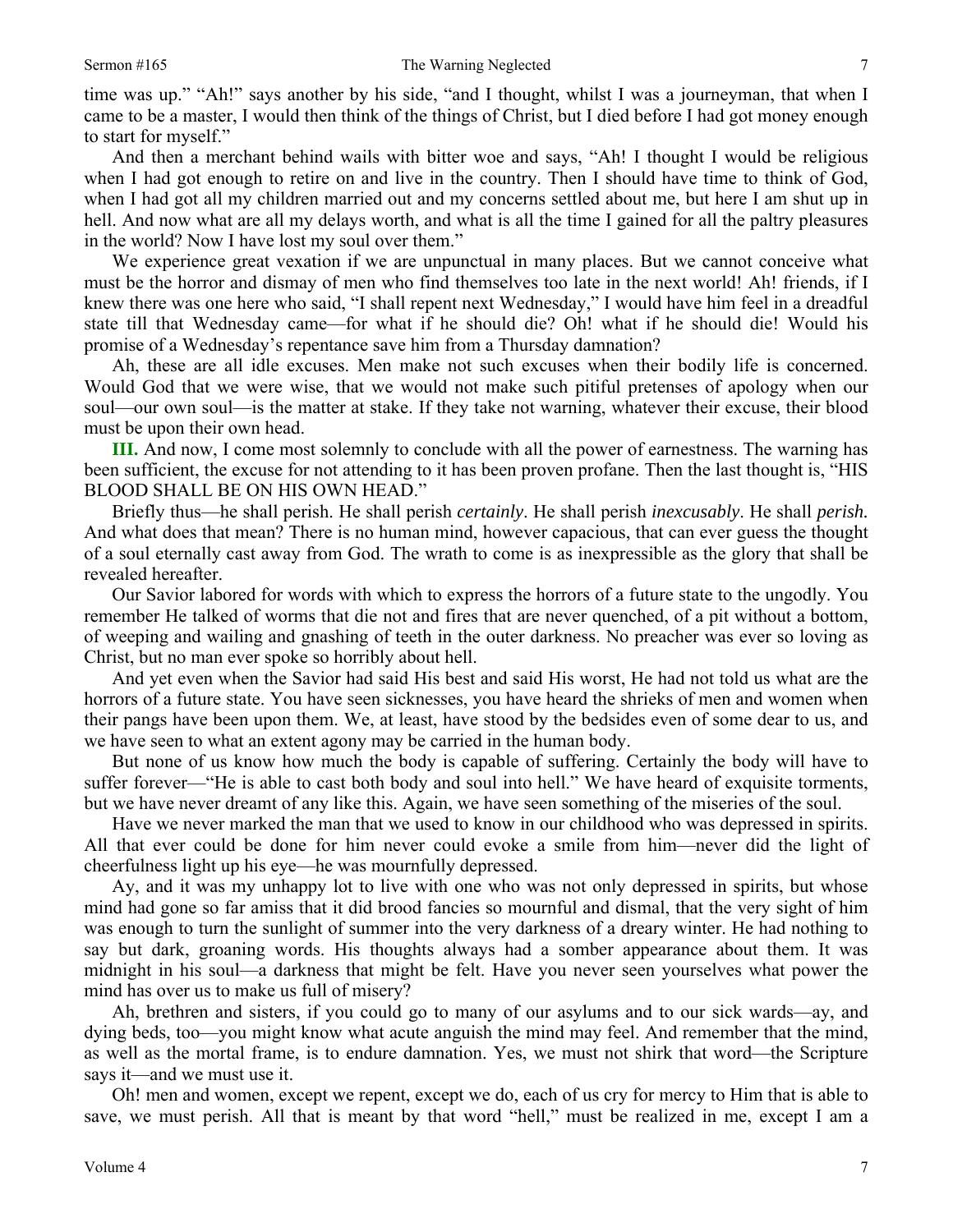believer. And so all that is meant by, "Depart, ye cursed," must be yours, unless you do turn unto God with full purpose of heart.

But again, he that turns not at the rebuke of the minister shall die and he shall die *certainly*. This is not a matter of perhaps or chance. The things we preach and that are taught in Scripture are matters of solemn certainty. It may be that death is that journey from which no traveler returns, but it is not true that we know nothing of it.

It is as certain as that there are men—and a world in which they live—that there is another world to come, and that if they die impenitent, that world will be to them one of misery. And mark you—there is no chance of escape, die without Christ and there is no gate out of which you can escape—forever, oh, forever lost and not one hope of mercy—cast away and not one outlet for escape, not one solitary chance of ransom.

Oh, if there were hope that in the world to come, men might escape, we need not be so earnest. But since once lost, lost for aye—once cast away, cast away without hope, without any prospect of a hope we must be earnest.

Oh, my God, when I remember that I have today some here present who in all probability must be dead before next Sabbath, I must be earnest. Out of so large an assembly, the chances are that we shall not all of us be found pilgrims in this world within another seven days. It is not only possible, but probable that someone out of this vast audience will have been launched upon a world unknown.

Shall it be myself and shall I sail to the port of bliss or must I sail over fiery waves forever, lost, shipwrecked, stranded on the rocks of woe? Soul, which shall it be with you? It may be you shall die, my grey-headed hearer. Or you, young lad, you, boy, you may die—I know not which nor can we tell only God knows.

Then let each one ask himself—am I prepared, should I be called to die? Yes, you may die where you are, on the benches where you are sitting—you may die now—and whither would you go? For recollect that whither you go, you go forever. Oh, eternity—eternity—eternity. Must I climb your topless steeps forever, and never reach the summit, and must my path be always misery or joy?

Oh! eternity, you depth without a bottom, you sea without a shore, must I sail over your boundless waves forever in one undeviating track—and must I either plough through seas of bliss, or else be driven by the stormy winds of vengeance, over gulfs of misery? "Then what am I?" "My soul awake and an impartial survey take." Am I prepared? Am I prepared? Am I prepared? For prepared or not, death admits of no delay—and if he is at my door, he will take me where I must go forever—prepared or not.

Now, the last thing is, *the sinner will perish—*he will perish certainly, but last of all, he will perish *without excuse—*his blood shall be on his own head. When a man is bankrupt, if he can say, "It is not through reckless trading—it has been entirely through the dishonesty of one I trusted that I am what I am." He takes some consolation and he says, "I cannot help it."

But oh, my hearers, if you make bankrupts of your own souls, after you have been warned, then your own eternal bankruptcy shall lie at your own door. Should never so great a misfortune come upon us, if we can trace it to the providence of God, we bear it cheerfully. But if we have inflicted it upon ourselves, then how fearful it is!

And let every man remember that if he perish after having heard the Gospel, he will be his own murderer. Sinner, you will drive the dagger into your heart yourself. If you despise the Gospel, you are preparing fuel for your own bed of flames—you are hammering out the chain for your own everlasting binding.

And when damned, your mournful reflection will be this—I have damned myself, I cast myself into this pit, for I rejected the Gospel. I despised the message. I trod under foot the Son of Man. I would have none of His rebukes. I despised His Sabbaths. I would not hearken to His exhortations—and now I perish by my own hand—the miserable suicide of my own soul.

And now a sweet reflection strikes me. A good writer says, "There are, doubtless, spots in the world that would be barren forever, if we recollected what had happened there." Says he, "I was once in St. Paul's Cathedral, just under the dome, and a friend just touched me gently and said, 'Do you see that